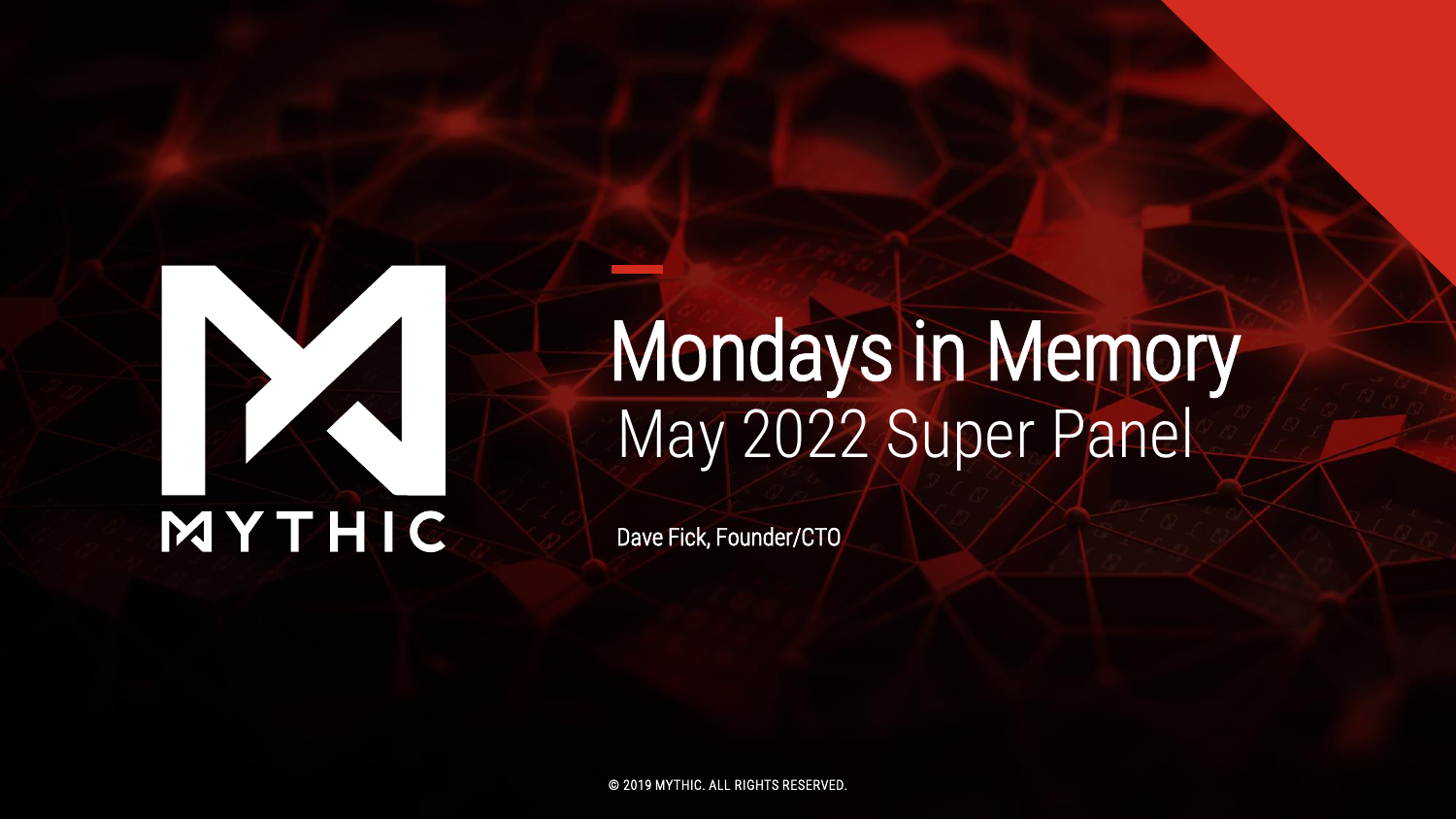## **Mythic**

- **Full-stack AI processor company**
- **Power-efficient AI inference for the edge**
- **Pioneering Analog Compute Engine** (Mythic ACE)
- 150+ employees world-wide
- \$165M in venture funding through Series C

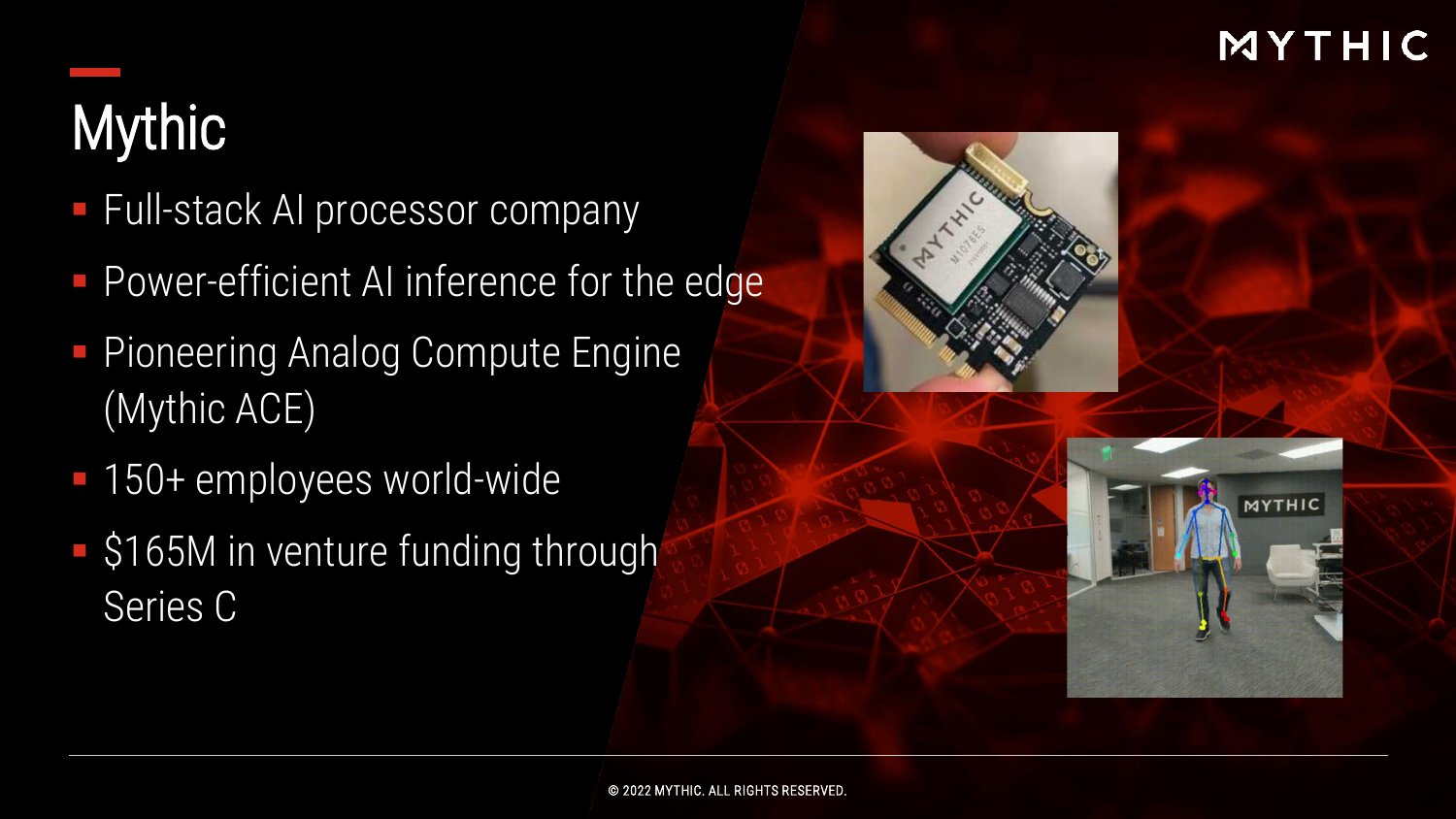## M1076 Analog Matrix Processor (AMP)

- Powerful 25 TOPS AI Accelerator featuring Mythic ACE
- Dataflow architecture with an array of  $76$  Mythic AMP<sup>™</sup> tiles
	- Capacity for up to 80M on-chip weights
	- DNN models completely reside on-chip no DRAM
	- Provides low-latency deterministic execution of DNN models
- 4-lane PCIe interface with up to 2GB/s bandwidth
- Typical power running complex models  $\sim$ 3W
- Manufactured with mature 40nm CMOS technology

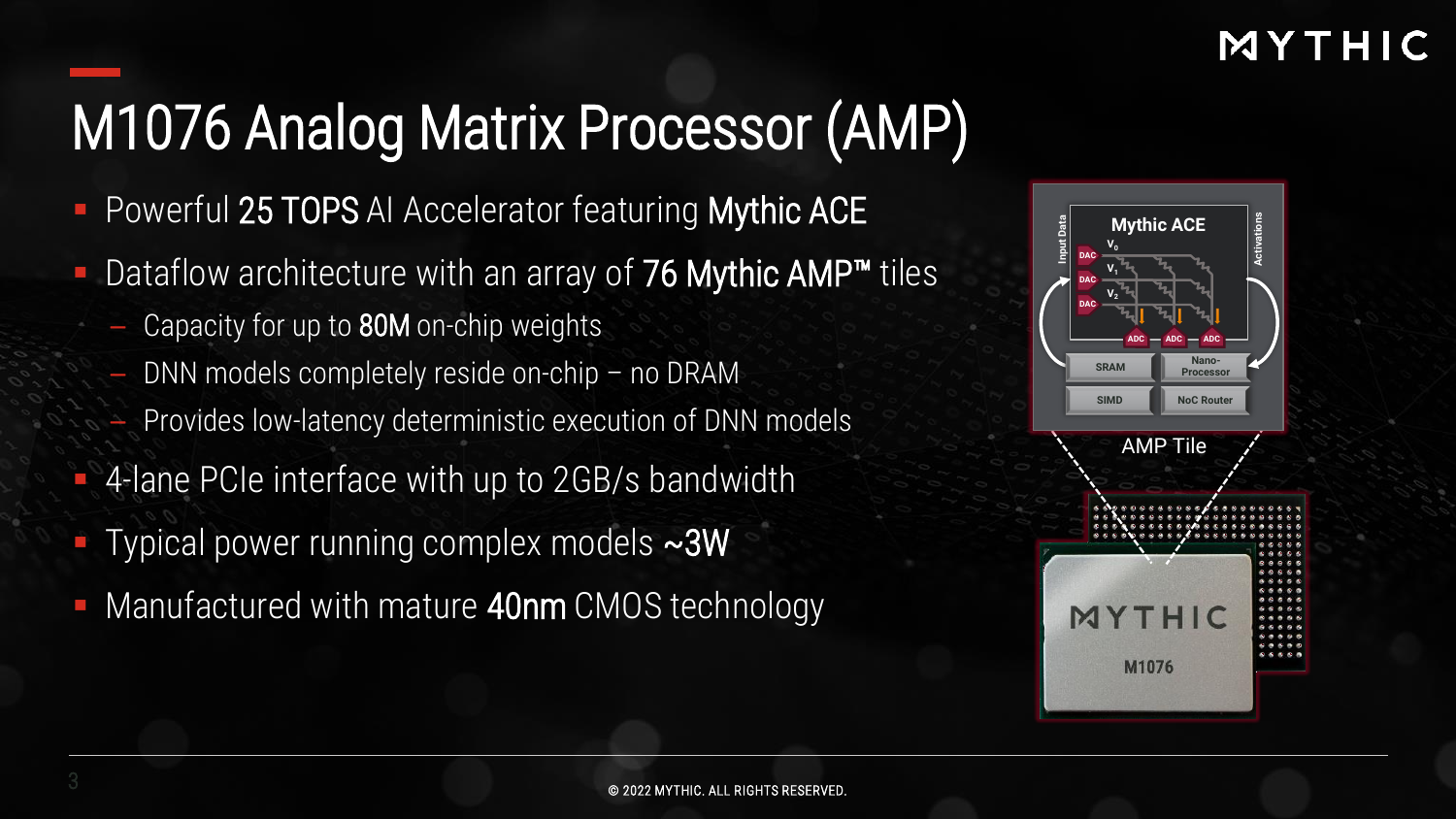## Mythic's State-of-the-Art

- Embedded flash
	- Meets a long list of product requirements
- 8-Bit Operation
	- Sufficient for the vast majority of computer vision applications
- Larger Arrays
	- 1024x256x4
	- Minimizes operation fragmentation



Results (I)

(V)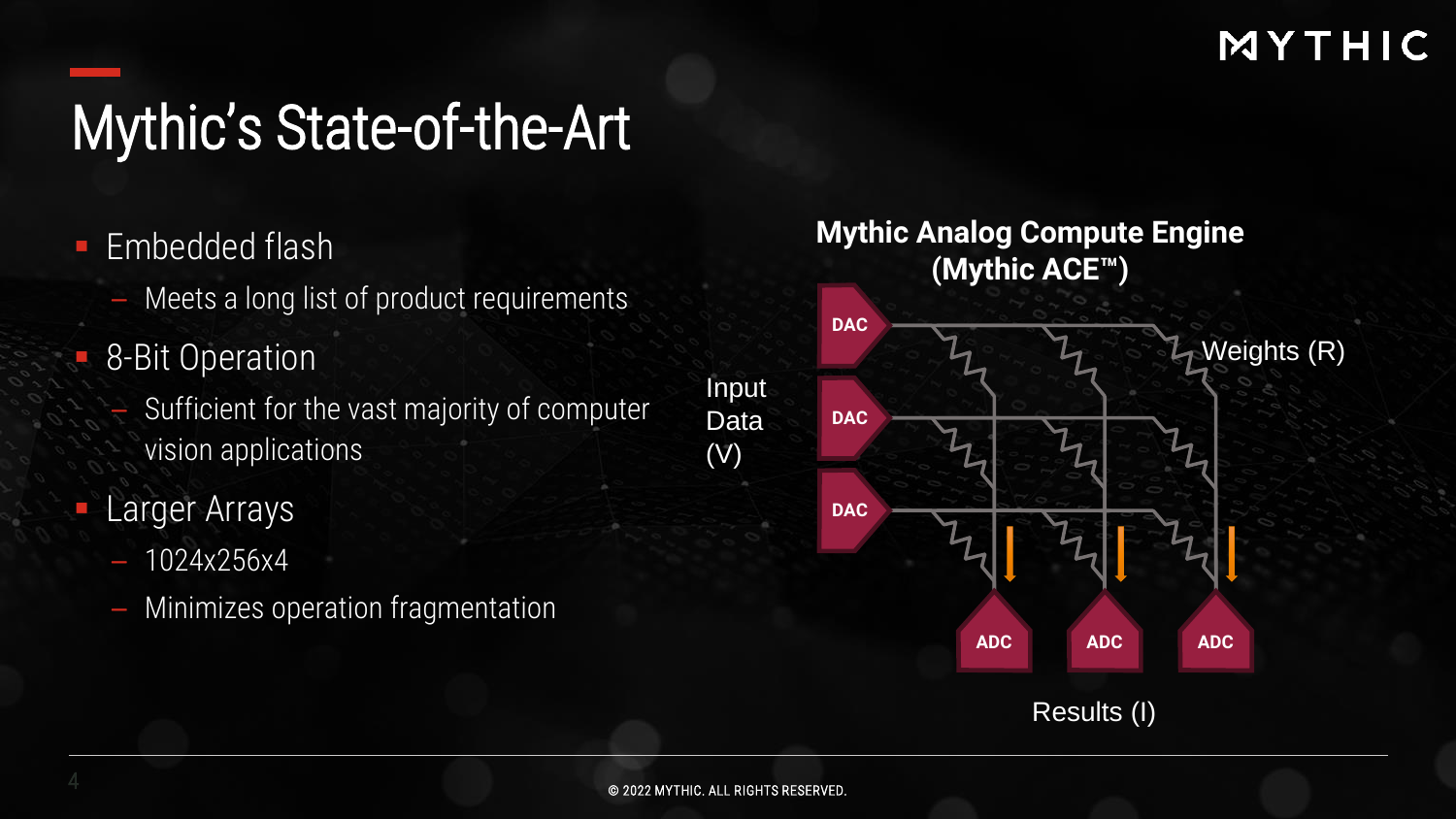## Current Challenges

Attention Layers

- Multiplies two activations together
- This does not run on compute-in-memory we need an equivalent structure

#### Investment in CiM-Targeted NN Research

- CiM systems have different strengths and weaknesses
- $-$  Hardware runs software  $-$  we need to invest in the software, too!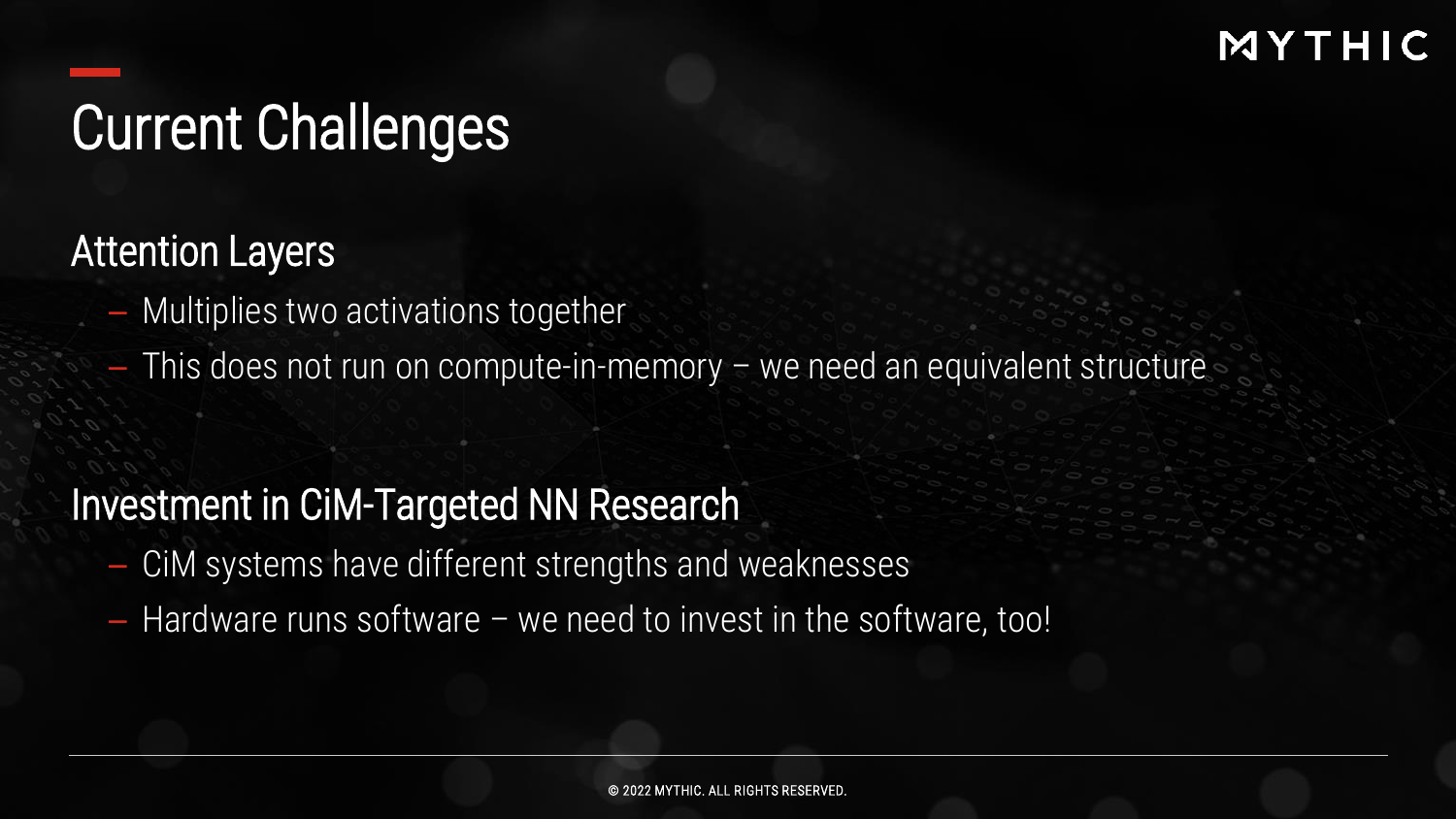### Future Path and Promises

Expect to see more hybrid computing

- Combine the strengths of digital and CiM
- Requires heterogenous process integration

Expect to see more focus on software

- Software is a significant barrier to entry for any new AI processing platform
- CiM doubles this challenge